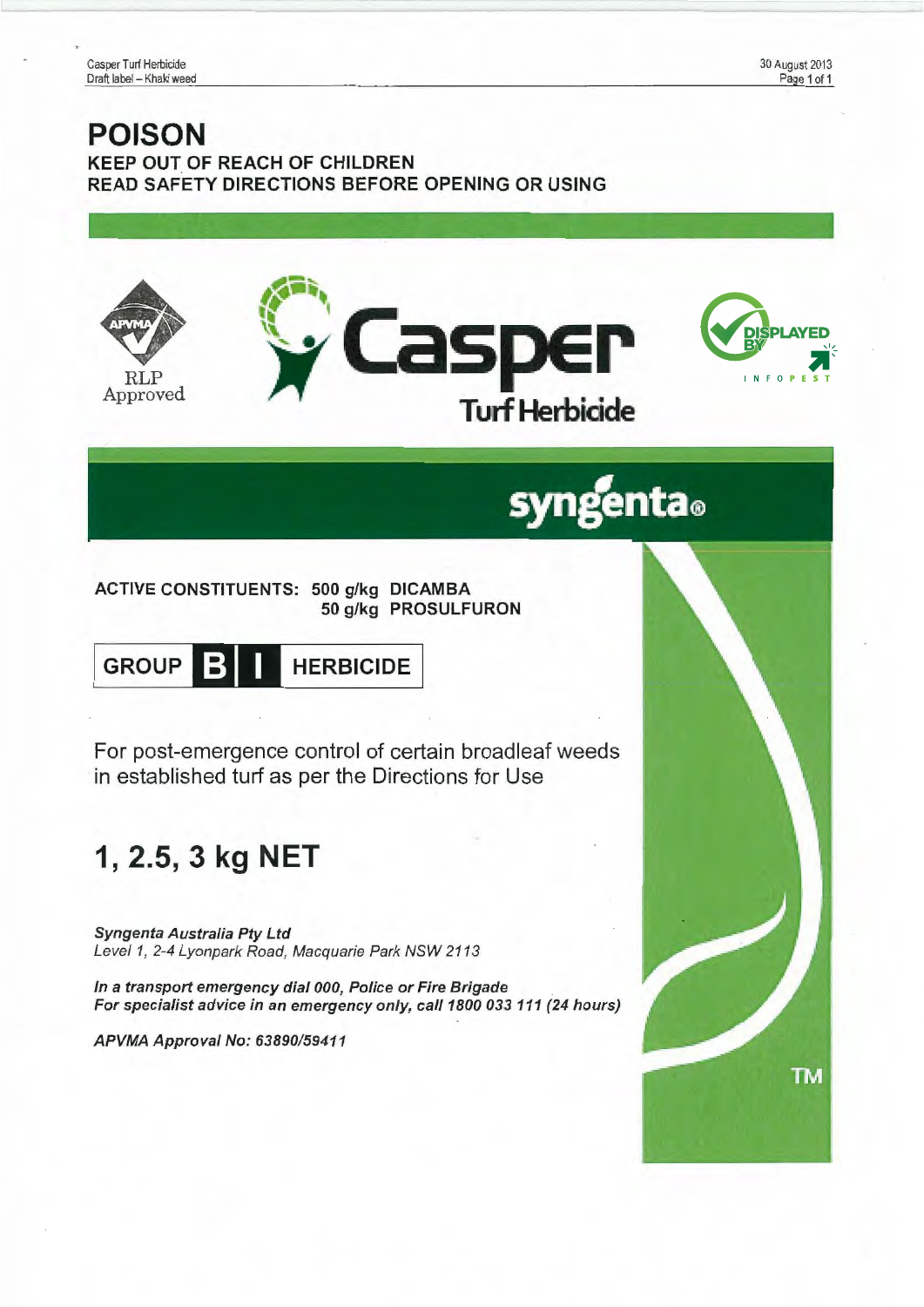#### DIRECTIONS FOR USE

#### **Restraints**

DO NOT apply with aircraft or through any type of Irrigation equipment

DO NOT apply using spraying equipment carried on the back of the user

DO NOT apply with a nozzle height greater than 50 cm above the ground

DO NOT apply when the turf or weeds are not actively growing

DO NOT apply to golf course putting greens or bowling greens

DO NOT apply to Buffalo Grass

DO NOT apply to turf which is not well established

DO NOT apply if heavy rain has been forecast within 48 hours

DO NOT apply to waterlogged soil

DO NOT irrigate to the point of runoff within 3 days of application

#### Spray Drift Restraints

DO NOT apply with spray droplets smaller than a **COARSE** spray droplet size category according to "APVMA Compliance Instructions for Mandatory COARSE or Larger Droplet Size Categories" located under this title in the GENERAL INSTRUCTIONS section of this label

DO NOT apply when wind speed is less than 3 or more than 20 kilometres per hour as measured at the application site

DO NOT apply during surface temperature Inversion conditions at the application site

Users of this product MUST make an accurate written record of the details of each spray application within 24 hours following application and KEEP this record for a minimum of 2 years. The spray application details that must be recorded are: 1) date with start and finish times of application, 2) location address and paddock/s sprayed, 3) full name of this product, 4) amount of product used per hectare and number of hectares applied to, 5) crop/situation and weed/pest, 6) wind speed and direction during application, 7) air temperature and relative humidity during application, 8) nozzle brand, type, spray angle nozzle capacity and spray system pressure measured during application, 9) name and address of person applying this product. (Additional record details may be required by the State or Territory by the State or Territory where this product is used.)

#### Mandatory No-Spray Zones

DO NOT apply if there are aquatic and wetland areas including aquacultural ponds, surface streams and rivers within 25 metres downwind from the application area

DO NOT apply if non-target vegetation is within 10 metres downwind from the application area

| <b>Situation</b>                     | Weeds                                                                                                                                                                                                                                                                                                   | Rate             | <b>Critical Comments</b>                                                                                                                                                                                                                                                                                                                                                                                                                                                                                                                                                                                                                                                                                                                                     |
|--------------------------------------|---------------------------------------------------------------------------------------------------------------------------------------------------------------------------------------------------------------------------------------------------------------------------------------------------------|------------------|--------------------------------------------------------------------------------------------------------------------------------------------------------------------------------------------------------------------------------------------------------------------------------------------------------------------------------------------------------------------------------------------------------------------------------------------------------------------------------------------------------------------------------------------------------------------------------------------------------------------------------------------------------------------------------------------------------------------------------------------------------------|
| Established fine<br>and amenity turf | Blackberry Nightshade (Solanum nigrum),<br>Catsear (Hypochoeris radicata),<br>Chickweed (Stellaria media),<br>Creeping Oxalis (Oxalis corniculata),<br>Curled Dock (Rumex crispus),<br>Khaki Weed (Alternanthera pungens),<br>Milk Thistle (Sonchus oleraceus)                                          | 600 to 800 g/ha  | Apply to weeds after emergence from<br>autumn to early spring. Use the higher<br>rates during cooler months of the year or If<br>weed pressure is high.<br>Complete control may take 4 to 6 weeks<br>depending on weed growth stage at<br>application and also soll and air<br>temperature. Weed death will generally<br>take longer when an application is made<br>during winter (May to August).<br>A repeat application may be needed in 4 to<br>6 weeks if lower rates are used in high<br>weed pressure situations or during<br>extended germination periods due to<br>environmental conditions.<br>Add a non-ionic surfactant to the spray<br>solution at a ratio of 0.25 to 0.5% $v/v$ .<br>Refer to Application section for detailed<br>information. |
|                                      | Bindii (Soliva sessilis),<br>Burr Medic (Medicago polymorpha),<br>Cotula (Cotula australis),<br>Dandellon (Taraxacum officinale),<br>Fleabane (Conyza bonariensis),<br>Lambs Tongue/ Plantain (Plantago lanceolata),<br>Subterranean Clover (Trifolium subterraneum),<br>Wireweed (Polygonum aviculare) | 800 g to 1 kg/ha |                                                                                                                                                                                                                                                                                                                                                                                                                                                                                                                                                                                                                                                                                                                                                              |
|                                      | Pennywort (Hydrocotyle bonariensis),<br>White Clover (Trifolium repens)                                                                                                                                                                                                                                 | 1 to 1.2 kg/ha   |                                                                                                                                                                                                                                                                                                                                                                                                                                                                                                                                                                                                                                                                                                                                                              |

#### NOT TO BE USED FOR ANY PURPOSE, OR IN ANY MANNER, CONTRARY TO THIS LABEL UNLESS AUTHORISED UNDER APPROPRIATE LEGISLATION

WITHHOLDING PERIOD: DO NOT GRAZE TREATED TURF/LAWN OR FEED TURF/LAWN CLIPPINGS FROM ANY TREATED AREA TO POULTRY OR LIVESTOCK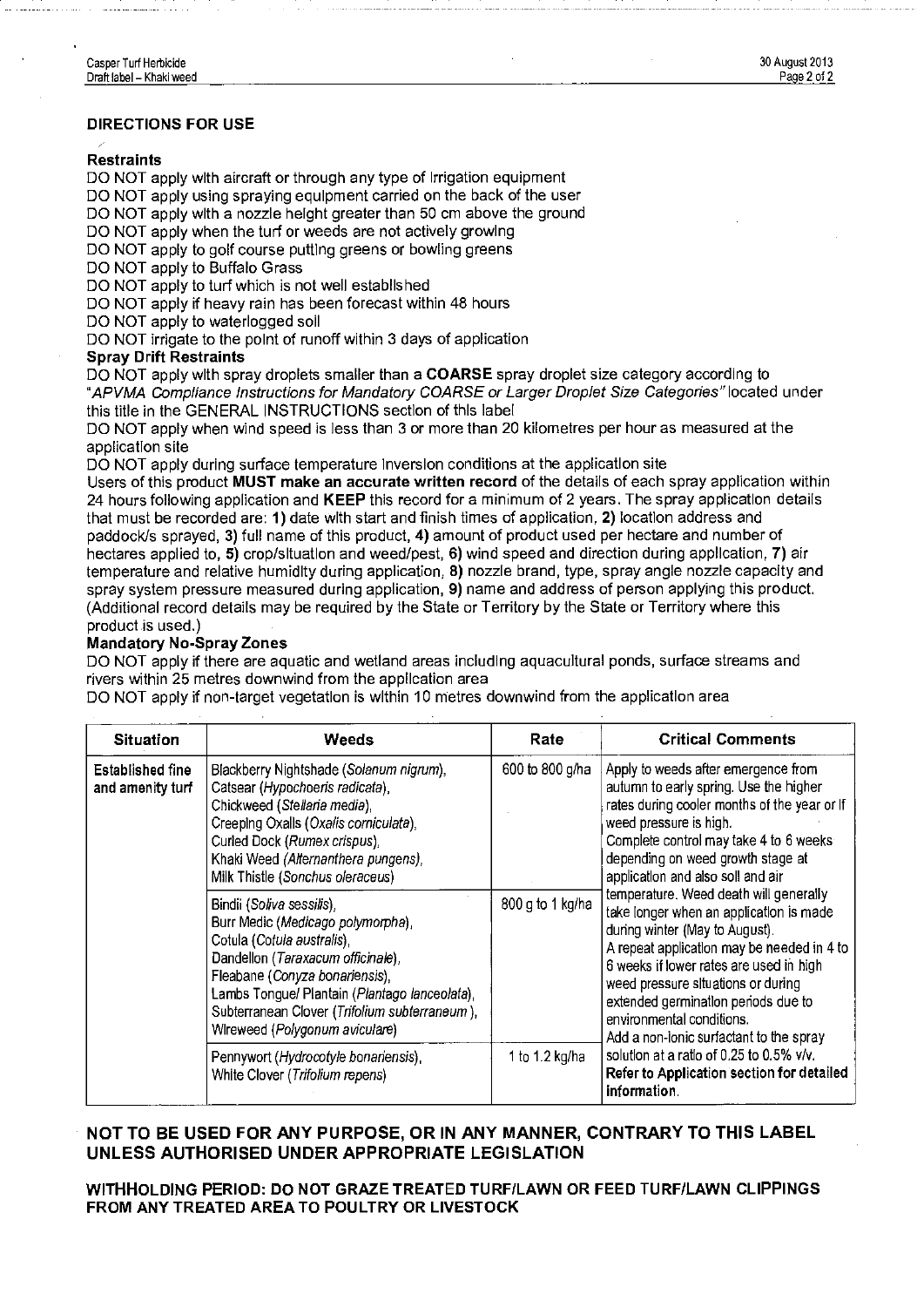#### GENERAL INSTRUCTIONS

#### Mixing

CASPER mixes readily with water, no pre-mixing is required. This product must be mixed with water and applied by suitable spray equipment.

- 1. Clean the spray tank before using. If it is contaminated with other materials, mixing problems and/or clogging may occur, or injury to the turf may result.
- 2. Fill tank no more than 25% full with clean water before adding CASPER. Begin agitating tank contents vigorously and continue agitation during entire mixing and spraying operation.
- 3. Pour required amount of CASPER steadily into tank. Allow vigorous bypass agitation to completely disperse product.
- 4. After adding required quantity of CASPER and obtaining complete dispersion, continue to fill tank to desired level for spraying.
- 5. Add required quantity of non-ionic surfactant if using and continue agitation.
- 6. Thorough agitation (preferably mechanical) of the spray liquid is essential during the addition of the product and during the entire spraying operation. Recirculate if left to stand.

Note: Spray solution should NOT be left standing in the tank overnight.

#### Compatibility

As formulations of other manufacturers' products are beyond the control of Syngenta, and water quality varies with location, all mixtures should be tested prior to mixing commercial quantities.

#### Application

DO NOT apply by air or through any type of irrigation equipment.

DO NOT apply using spraying equipment carried on the back of the user.

Ground Application: Spray nozzles should be uniformly spaced and of the same size, and should provide accurate and uniform application. Use spray nozzles that produce no smaller than a COARSE spray quality. To ensure accuracy, calibrate sprayer at the beginning of the season before use and recalibrate frequently. Apply at a volume of 400 to 800 L water/ha. Higher volumes should be used for severe weed infestations and higher cut turf (>15 mm) to ensure adequate spray coverage. It is recommended that a non-ionic surfactant be added to the spray solution at a 0.25 to 0.5% v/v ratio. Good weed coverage with the spray mixture is essential for optimum weed control. Observe sprayer nozzles frequently during the spraying operation to ensure that the spray pattern is uniform. Avoid overlapping of spray runs. Ensure that boom height for broadcast application does not exceed 50 em above the leaf blades of the turf. Avoid application under conditions when uniform coverage cannot be obtained or when spray drift may occur.

#### APVMA Compliance Instructions for Mandatory COARSE or Larger Droplet Size Categories Important Information

These instructions inform users of this chemical product how to lawfully comply with the requirement of a COARSE or larger spray droplet size category for spray application.

Spray droplet size categories are defined in the ASAE S572 Standard (newer name may also be shown as ASABE) or the BCPC guideline. Nozzle manufacturers may refer to one or both to identify droplet size categories, but for a nozzle to comply with this requirement, the manufacturer must refer to at least one. In the following instructions, Section 1 is for ground application and Sections 2 and 3 are for aerial application. Complying with the label requirement to use a specific droplet size category means using

the correct nozzle that will deliver that droplet size category under the spray operation conditions being used. The APVMA has approved only the following specific methods for choosing the correct nozzle. Use one of the methods specified in these instructions to select a correct nozzle to deliver a COARSE or larger droplet size category.

SECTION 1 Instructions for Ground Application- for COARSE droplet size or larger categories Mandatory Instructions for Ground Applications

USE ONLY nozzles that the nozzles' manufacturer has rated to deliver a COARSE, a VERY COARSE or an EXTREMELY COARSE droplet size category as referenced to ASAE S572 or BCPC. Choose a nozzle specified to provide the droplet size category required in the label Spray Drift Restraints. DO NOT use a higher spray system pressure than the maximum the manufacturer specifies for the selected nozzle to deliver the droplet size category required in the label Spray Drift Restraint.

Sections 2 and 3 are not applicable to this label.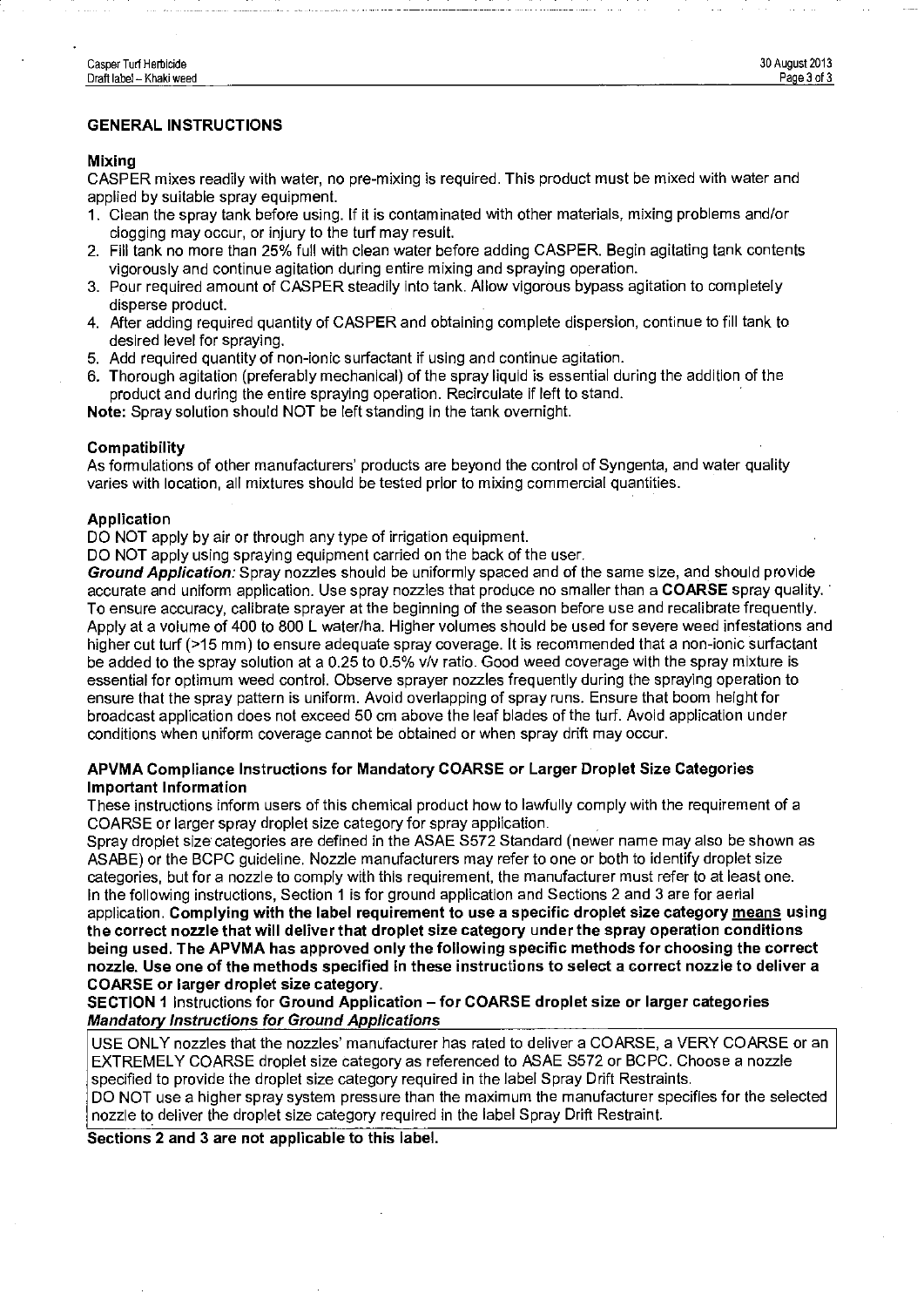#### Instructions to Avoid Spray Drift

DO NOT allow spray to drift onto adjacent turf sites or ornamental plants as even small amounts may injure sensitive plants. When drift may be a problem, take steps to reduce spray drift.

DO NOT apply when wind speed is less than 3 or more than 20 kilometres per hour as measured at the application site

Use extreme caution when conditions are favourable for drift, ie high temperatures and low relative humidity, especially when sensitive plants are located nearby. All plants not listed as turf species on this label should be considered as sensitive plants.

If sensitive plants are downwind, extreme caution must be used under all conditions. Drift from applications of this herbicide Is likely to result in damage to sensitive plants adjacent to the treatment site. This damage can occur at levels below the concentrations that can be detected with chemical analysis.

DO NOT apply when a surface temperature inversion exists. If an Inversion condition is suspected, consult with local weather services before making an application.

DO NOT apply with smaller than COARSE spray droplets according to ASAE S572 definition for standard nozzles

If conditions favour drift, recalibrate sprayer by reducing spray pressures and increasing spray volumes to produce larger droplets.

Apply as close to surface of target turf as practical to obtain a good spray pattern for adequate coverage according to the manufacturer's recommendations. Ground applications are limited to a nozzle height of 50 em above the ground.

#### Sprayer Cleanup

Thoroughly clean spray equipment using the following procedure when you have finished spraying highly active materials such as sulfonylurea products. Start with a thoroughly cleaned sprayer before beginning the next job.

1. Mix only as much spray solution as needed. Immediately after spraying, clean equipment thoroughly using this procedure. Wear appropriate protective clothing.

As a first step, fiush tank, hoses, boom and nozzles with clean water.

- 2. Prepare a cleaning solution of 300 mL of household ammonia/100 L water. Ensure ammonia used is fresh as it can degrade significantly over time resulting in a reduction in cleaning ability.
- 3. When available, use a pressure washer to clean the inside of the spray tank with this solution. Take care to wash all parts of the tank, including the inside top surface and lid.
- 4. Completely fill the sprayer with the cleaning solution to ensure contact of the cleaning solution with all internal surfaces of the tank and plumbing. Start agitation in the sprayer and thoroughly recirculate the cleaning solution for at least 15 minutes. All visible deposits must be removed from the spraying system and, in cases where there is the possibility of heavy build up of residues, the cleaning solution may need to be left in the tank for extended periods to ensure adequate decontamination of the tank.
- 5. Flush hoses, spray lines and nozzles for at least 1 minute with the cleaning solution.
- 6. Dispose of rinsate from steps 1 to 5 in an appropriate manner.
- 7. Repeat steps 2 to 5.
- 8. Remove nozzles, screens and strainers and clean separately in the cleaning solution after completing the above procedures. Be careful with filters, as they are a main source of contamination.
- 9. Rinse the complete spraying system with clean water.

The above method is only effective if the cleaning solution comes into contact with every surface or contact point that may contain even minute sulfonylurea herbicide residues. In some boom sprayers this may not be physically possible and hence it may be advisable to use a different boomsprayer that has not been used to spray sulfonylurea herbicides, when spraying sensitive crops or turf species.

#### Herbicide Resistance Warning | GROUP **1:10 I HERBICIDE**

CASPER Turf herbicide is a member of the sulfonylureas and benzoic acid groups of herbicides and has the ALS inhibitor and disruptor of plant cell growth modes of action. For weed resistance management CASPER is a Group B and I herbicide. Some naturally occurring weed biotypes resistant to CASPER and other Group B and I herbicides may exist through normal genetic variability in any weed population. The resistant individuals can eventually dominate the weed population if these herbicides are used repeatedly. These resistant weeds will not be controlled by CASPER or other Group B or I herbicides. Since the occurrence of resistant weeds is difficult to detect prior to use, Syngenta Australia Pty Ltd accepts no liability for any losses that may result from the failure of CASPER to control the resistant weeds. Advice as to strategies and alternative treatments that can be used should be obtained from your local supplier, consultant, local Department of Agriculture, Primary Industries Department or a Syngenta representative.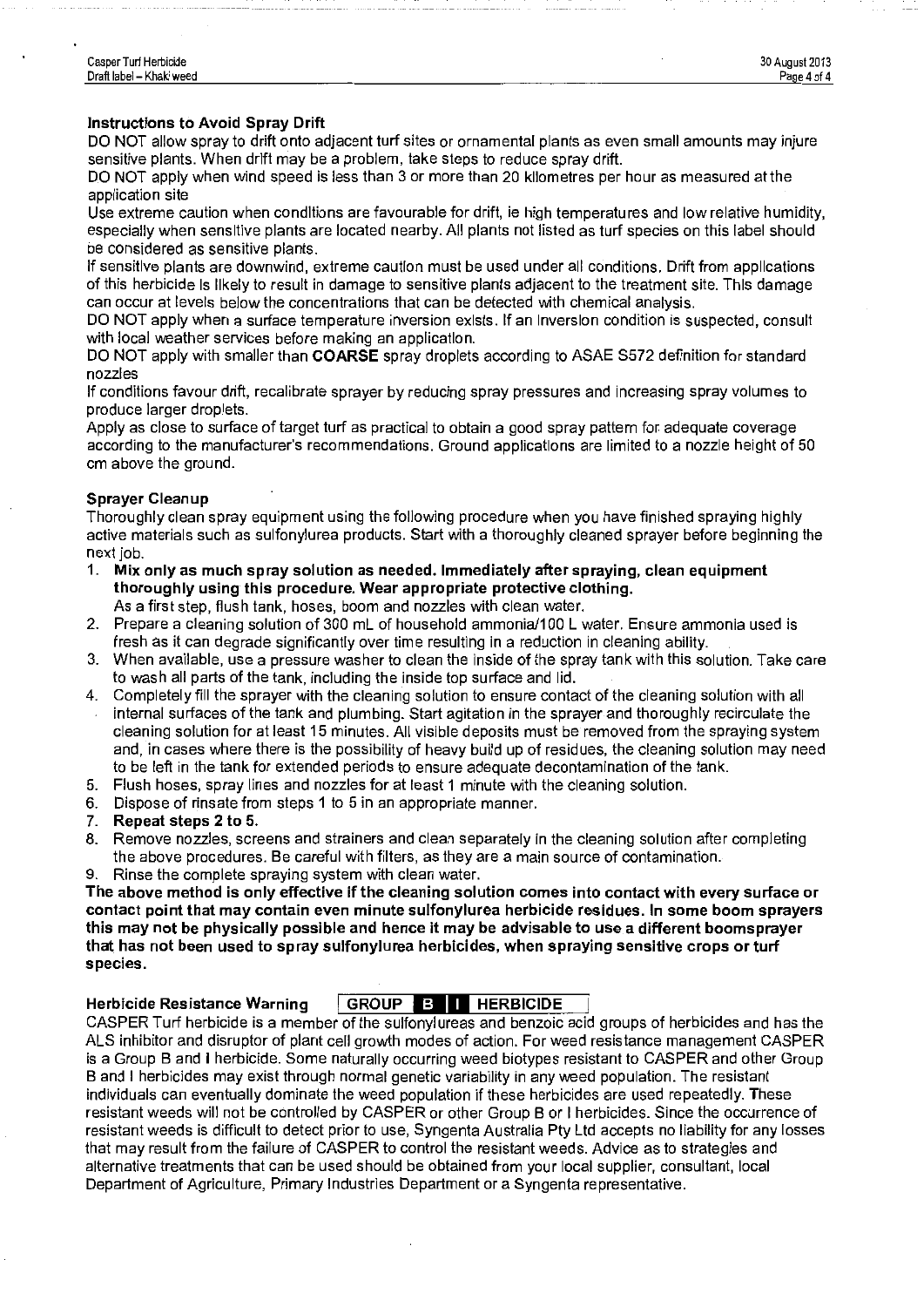#### **Integrated Pest Management**

The possible effects of CASPER on integrated pest management {I **PM)** strategies in the turf industry have not been studied at the proposed rates. However, based on available information, it cannot be ruled out that CASPER may have an adverse effect on non-target beneficial turfgrass invertebrates where such IPM is practised.

#### **PRECAUTION**

#### **General Safety Precaution**

DO NOT apply using spraying equipment carried on the back of the user.

#### **Re-entry Period**

DO NOT allow the general public to enter treated areas until the spray has dried.

DO NOT allow entry into treated areas until the spray has dried for low exposure activities such as mowing, unless wearing cotton overalls buttoned to the neck and wrist (or equivalent clothing) and elbow-length chemical resistant gloves. Clothing must be laundered after each day's use.

DO NOT ALLOW entry Into treated areas for 14 days for high exposure activities such as hand weeding or transplanting, unless wearing cotton overalls buttoned to the neck and wrist (or equivalent clothing) and elbow-length chemical resistant gloves. Clothing must be laundered after each day's use.

#### **PROTECTION OF CROPS, NATIVE AND OTHER NON-TARGET PLANTS**

This product is highly toxic to non-target plants including aquatic plants.

DO NOT apply under weather conditions or from spraying equipment that may cause spray to drift onto nearby susceptible plants/crops, cropping lands, pastures and other non-target plants or natural and impounded lakes, dams or other waterways. Avoid applications to areas where product may accumulate under the drip line of trees or where product may come into contact with roots of desirable plants.

#### **PROTECTION OF LIVESTOCK, WILDLIFE, FISH, CRUSTACEANS AND ENVIRONMENT**

Very toxic to aquatic life. DO NOT contaminate streams, rivers or waterways with the chemical or used containers. DO NOT apply if heavy rain is forecast.

#### **STORAGE AND DISPOSAL**

Store in the closed, original container in a dry, cool, well ventilated area out of direct sunlight. Triple or preferably pressure rinse containers before disposal. Add rinsings to spray tank. DO NOT dispose of undiluted chemicals on site.

If recycling, replace cap and return clean containers to recycler or designated collection point. If not recycling, break, crush or puncture and deliver empty packaging for appropriate disposal to an approved waste management facility. If an approved waste management facility is not available, bury the empty packaging 500 mm below the surface in a disposal it specifically marked and set up for this purpose clear of waterways, desirable vegetation and tree roots, in compliance with relevant Local, State or Territory government regulations. DO NOT burn empty containers or product.

#### **SAFETY DIRECTIONS**

**May irritate the eyes. Avoid contact with eyes. When using the prepared spray by low pressure hand wand, wear:** 

- **cotton overalls, over normal clothing, buttoned to the neck and wrist**
- **a washable hat**
- **elbow-length chemical resistant gloves**
- **halffacepiece respirator**

**If product in eyes, wash it out immediately with water. Wash hands after use. After each day's use, wash gloves, contaminated clothing and respirator, if rubber, wash with detergent and warm water.** 

#### **FIRST AID**

**If poisoning occurs contact a doctor or Poisons Information Centre. Phone 131 126.** 

#### **MATERIAL SAFETY DATA SHEET**

If additional hazard information is required refer to the Material Safety Data Sheet. For a copy phone 1800 067 108, or visit our website at www.greencast.com.au or www.syngenta.com.au